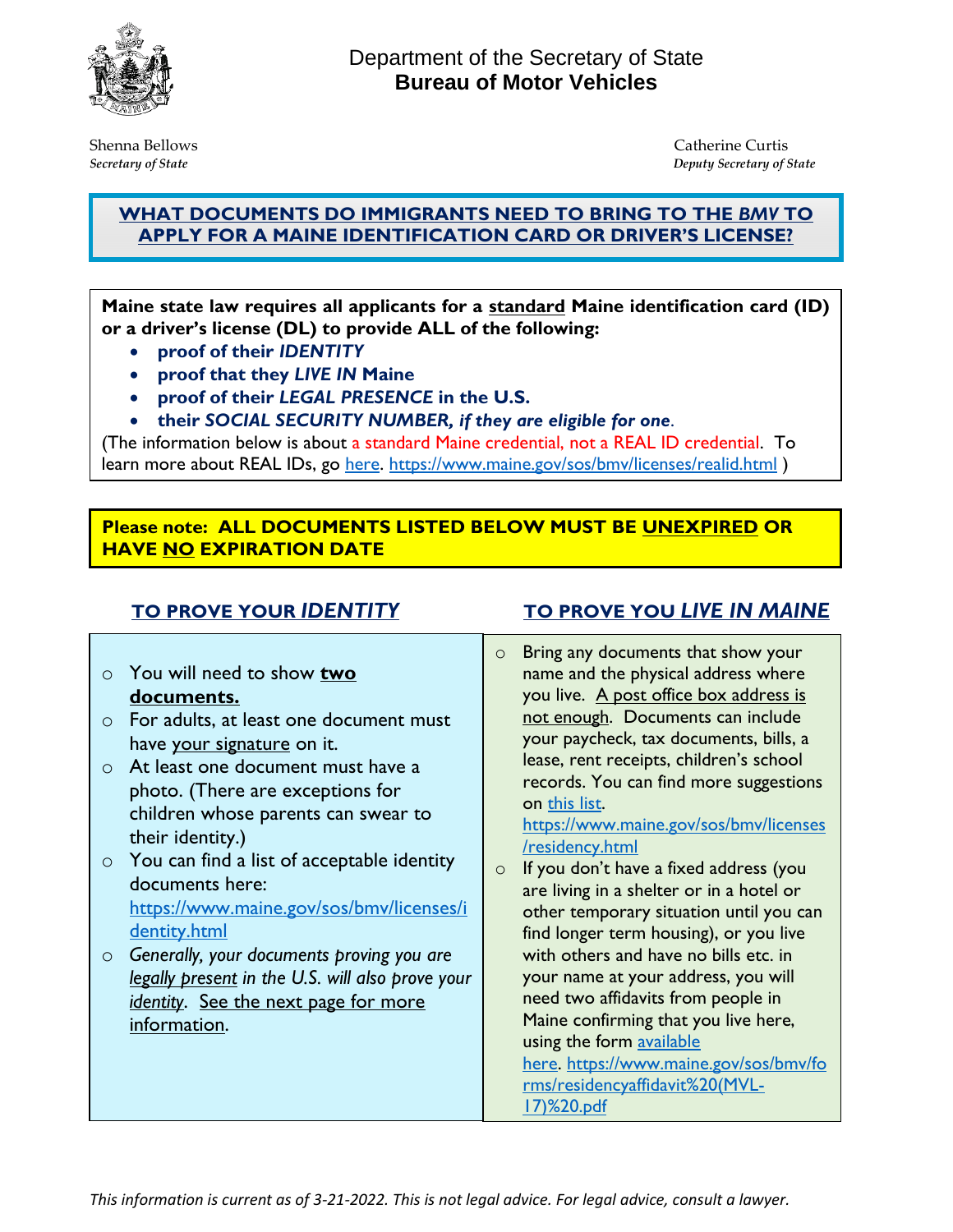# **PROVING YOUR** *LEGAL PRESENCE IN THE U.S.*

| If you are a Nonimmigrant visa holder,<br>bring as many of these as you have:                                                                                                                                                                                                                                    | If you are now a U.S. citizen, bring either:                                                        |
|------------------------------------------------------------------------------------------------------------------------------------------------------------------------------------------------------------------------------------------------------------------------------------------------------------------|-----------------------------------------------------------------------------------------------------|
| Your unexpired passport<br>$\circ$                                                                                                                                                                                                                                                                               | Your U.S. passport or U.S. passport card, OR<br>$\circ$                                             |
| Your I-94 card or a print-out of your I-94<br>$\circ$<br>from the CBP website:                                                                                                                                                                                                                                   | Your Certificate of Naturalization<br>$\circ$                                                       |
| https://i94.cbp.dhs.gov/l94/#/home                                                                                                                                                                                                                                                                               |                                                                                                     |
| If you are on an F, J, or M visa, your I-20<br>$\circ$                                                                                                                                                                                                                                                           | If you are a <b>Permanent resident</b> - "green<br>card" holder (2 year card, 10 year card, or      |
| form or DS-2019 form                                                                                                                                                                                                                                                                                             | card with no expiration date), bring as many                                                        |
| Any USCIS documents showing a pending<br>$\circ$<br>or approved application for an extension                                                                                                                                                                                                                     | of these as you may have:                                                                           |
| of stay or change of status. (Forms I-129,                                                                                                                                                                                                                                                                       |                                                                                                     |
| $1 - 539$                                                                                                                                                                                                                                                                                                        | Your "green card" - Permanent Resident<br>$\circ$<br>Card, Resident Alien Card, or Alien            |
| If you are a Refugee or Asylee (asylum                                                                                                                                                                                                                                                                           | <b>Registration Card</b>                                                                            |
| has been granted), bring as many of these                                                                                                                                                                                                                                                                        | An unexpired Temporary I-551 stamp in your<br>$\circ$                                               |
| as you have:                                                                                                                                                                                                                                                                                                     | unexpired foreign passport or on an I-94 card                                                       |
| I-94 card showing refugee or asylee<br>$\circ$                                                                                                                                                                                                                                                                   | If your "green card" has expired, also bring<br>$\circ$<br>any USCIS notice showing you filed USCIS |
| status<br><b>USCIS Employment Authorization (work</b><br>$\circ$                                                                                                                                                                                                                                                 | Form I-90 or I-751 and the automatic green                                                          |
| permit) card based on your refugee or                                                                                                                                                                                                                                                                            | card extension period has not expired, or a                                                         |
| asylee status                                                                                                                                                                                                                                                                                                    | new unexpired Temporary I-551 stamp                                                                 |
| Letter from USCIS showing asylum<br>$\circ$                                                                                                                                                                                                                                                                      | A letter or notice from U.S. Citizenship and<br>$\circ$<br>Immigration Services or an order from an |
| granted, or USCIS form I-730 approved<br>Order or decision from an immigration<br>$\circ$                                                                                                                                                                                                                        | immigration court or federal court granting                                                         |
| court or other federal court showing                                                                                                                                                                                                                                                                             | adjustment of status or cancellation of                                                             |
| asylum granted                                                                                                                                                                                                                                                                                                   | removal                                                                                             |
| If you are in any other immigration category: Bring to the BMV any immigration notices,<br>receipts, or any other evidence of any applications or petitions you have filed that are still waiting<br>for a decision, work permits, or any other immigration documents that you may have. These<br>might include: |                                                                                                     |
| o I-94 card or document showing "parole" status                                                                                                                                                                                                                                                                  |                                                                                                     |
| USCIS Employment Authorization (work permit) card, and if card has expired,<br>$\circ$                                                                                                                                                                                                                           |                                                                                                     |
| USCIS I-797 receipt for filing I-765 application to renew your work permit                                                                                                                                                                                                                                       |                                                                                                     |
| I-797 Notice of Action form showing:<br>$\circ$<br>that USCIS has received a petition or application from you (if it is still in process with                                                                                                                                                                    |                                                                                                     |
| USCIS), for example, to apply to:                                                                                                                                                                                                                                                                                |                                                                                                     |
| Adjust status to permanent resident (form I-485)<br>$\bullet$                                                                                                                                                                                                                                                    |                                                                                                     |
| Ask for asylum (form I-589)                                                                                                                                                                                                                                                                                      |                                                                                                     |
| Ask for special status for humanitarian/protection reasons                                                                                                                                                                                                                                                       |                                                                                                     |
| an appointment (already past, or in the future) with USCIS for biometrics                                                                                                                                                                                                                                        |                                                                                                     |
| (fingerprinting etc.), or for an interview<br>Court papers or Federal Register notices related to Temporary Protected Status (TPS) or any<br>$\circ$                                                                                                                                                             |                                                                                                     |
| other document related to TPS, plus if you have had one, your most recent Employment                                                                                                                                                                                                                             |                                                                                                     |
| Authorization (work permit) card, even if it has expired                                                                                                                                                                                                                                                         |                                                                                                     |
| Notice to Appear, Order of Release on Recognizance, Order of Supervision, immigration<br>$\circ$                                                                                                                                                                                                                 |                                                                                                     |
| court hearing notice, print-out of hearing date, or any other document or evidence showing                                                                                                                                                                                                                       |                                                                                                     |

- that you are or have been in immigration court removal proceedings.
- o Order from an immigration court or federal court granting any type of relief from removal/deportation

*This information is current as of 3-21-2022. This is not legal advice. For legal advice, consult a lawyer.*